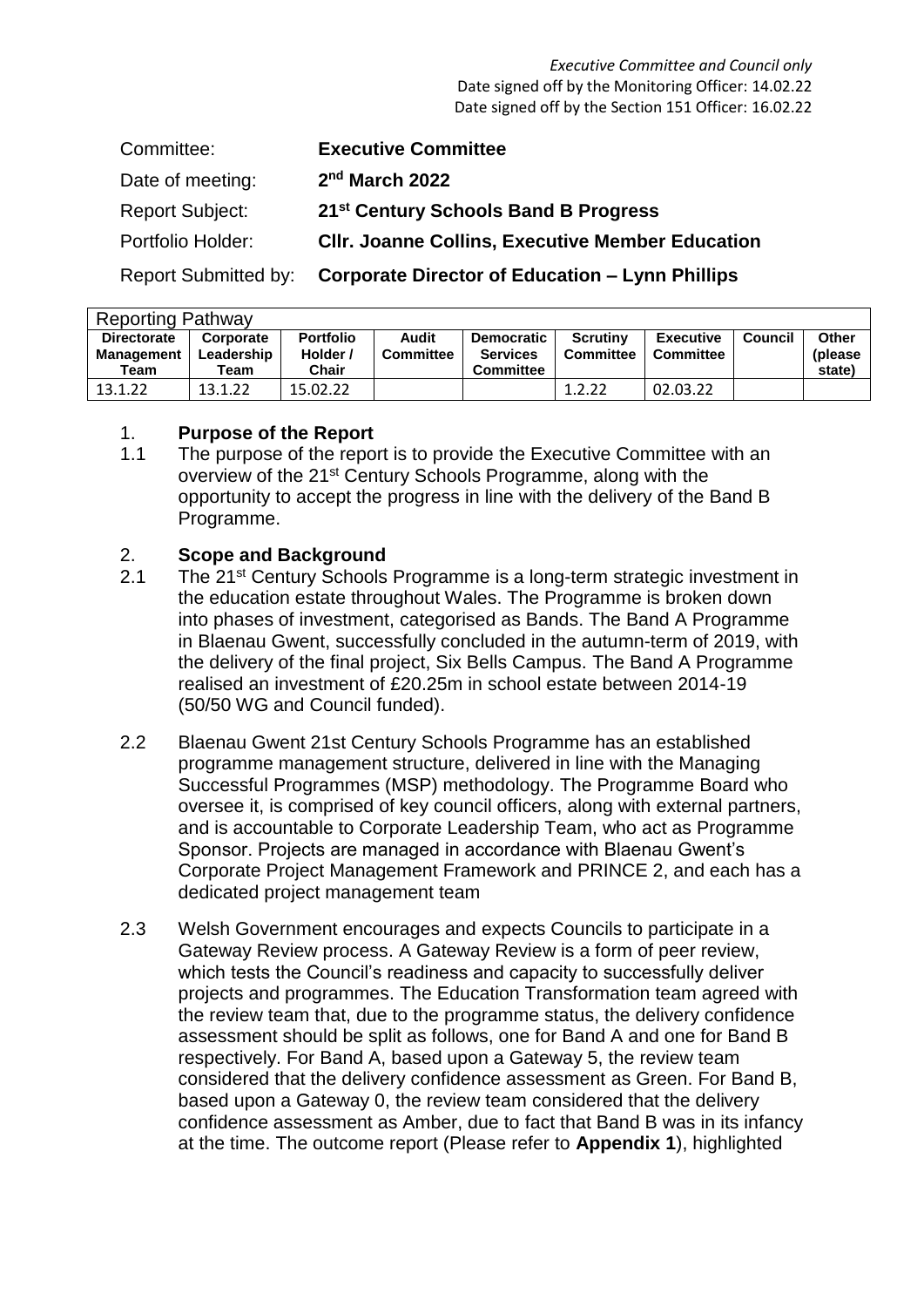that the 21<sup>st</sup> Century Schools programme management arrangements are to be commended, as follows:

*'…all of the projects within the Portfolio have been successfully completed... ongoing monitoring and realisation of benefits is well-evidenced. The positive impact of these projects on education and wider societal outcomes in the Blaenau Gwent area is also clearly evidenced... the very high quality of programme management in evidence is impressive'.*

- 2.4 An Internal Audit of the 21<sup>st</sup> Century Schools Programme was undertaken during the 2019/20 academic year, the outcome of which was a grading of 'reasonable assurance'. Only 2 weaknesses were found which pre-date the existing programme team. The weaknesses found were pertaining to the Band A SOP (submitted in 2010), along with business case submissions pre-2014. Both of these weakness have subsequently been addressed by the current Programme team (for more information please refer to **Appendices 2 (a), (b) and (c)** containing the audit reports).
- 2.5 The Blaenau Gwent Band B Strategic Outline Programme was approved in 2018. Blaenau aims to address the following key priorities:
	- I. Raising standards, particularly at KS4;
	- II. Improving suitability and condition of the school estate;
	- III. Programme deliverability-match-funding and affordability;
	- IV. Sustainability and reducing revenue costs; and,
	- V. Increasing Welsh medium learning opportunities.
- 2.6 The Blaenau Gwent Band B Programme investment objective are as follows:
	- **Investment Objective 1:** to raise standards and achievement in line with localised targets at foundation phase, KS2, KS3 and KS4; and secure improved transition into post 16 learning.
	- Investment Objective 2: to create a sustainable model for the 21<sup>st</sup> Century school estate in consideration of both capital and revenue investment, along with the condition and suitability of buildings.
	- **Investment Objective 3:** to establish effective management and provision of school places, by having the right schools in the right place at the right time.
	- **Investment Objective 4: to implement the 21<sup>st</sup> Century Schools** Programme in line with local, regional and national school organisation policy; ensuring synergy between progression, development and implementation.
	- **Investment Objective 5:** meeting the needs of vulnerable learners.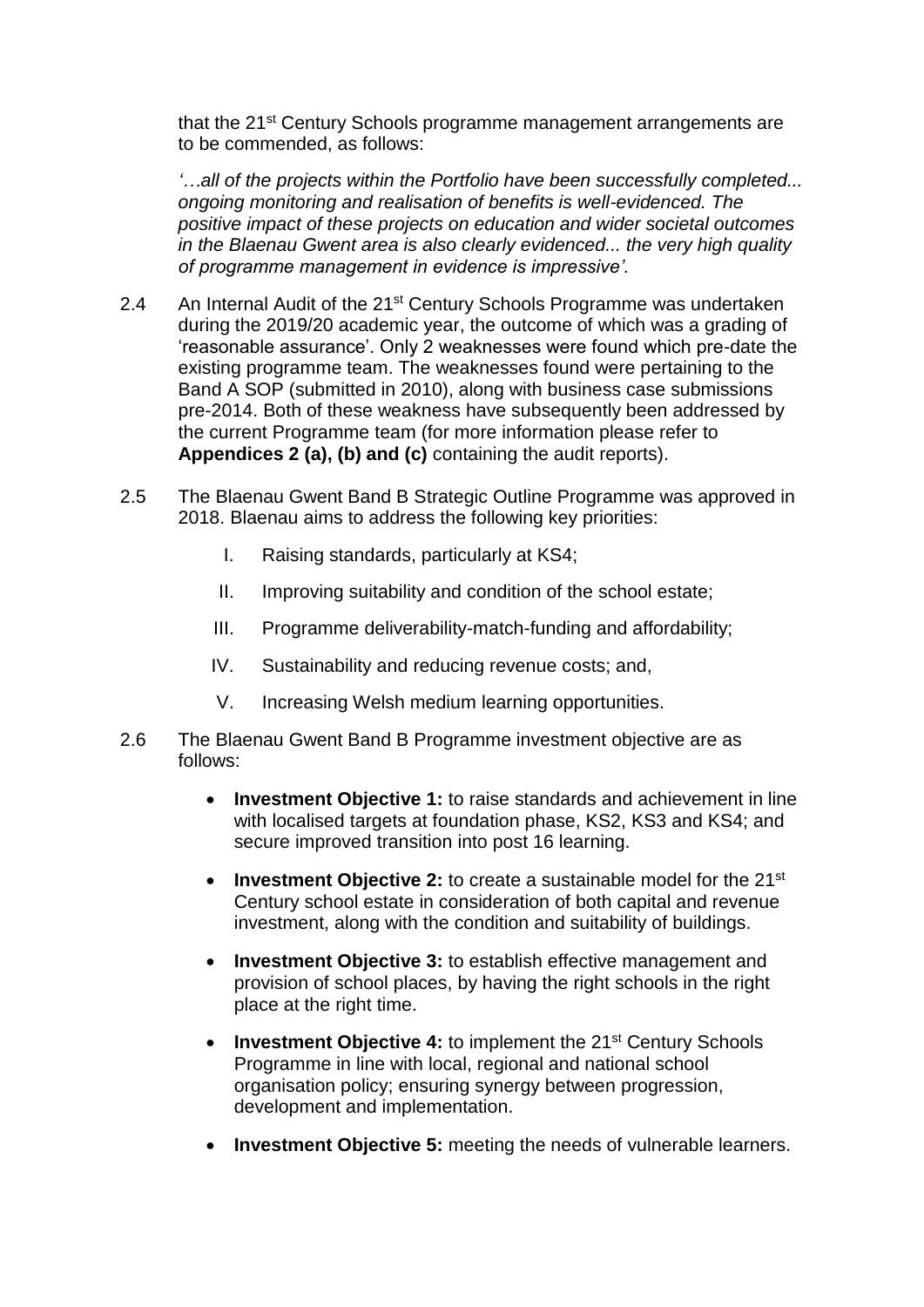- 2.7 The Band B Programme commenced in April 2019 and is set to conclude in 2025. The Programme will realise and investment of £19.6million throughout the Blaenau Gwent school estate. The Welsh Government intervention rate for Band B is a 65/35 split, in favour of Local Authorities.
- 2.8 In November 2021, the Education and Welsh Language Minister announced that all new schools and college buildings, major refurbishment and extension projects, will be required to meet Net Zero Carbon targets from January 1<sup>st</sup> 2022. The Council meets with Welsh Government on a monthly basis in line with programme monitoring. At the last meeting, it was discussed that although the application of Net Zero Carbon is not required retrospectively, Welsh Government would commit 100% funding where application to existing schemes which are under development is possible. Therefore, the team have been investigating this, as detailed within the update below.
- 2.9 The Band B Programme seeks to deliver the following key projects in line with the investment objectives:
	- Continued secondary school re-modelling within the following priority schools:
		- o Abertillery Learning Community Secondary Campus
		- o Brynmawr Foundation School
		- o River Centre Learning Community
		- o Tredegar Comprehensive School

This project will be a continued focus in line with future bandings of the 21st Century Schools Programme, due to the level of investment required – **Good progress has been made in identifying the priority works at the schools, via initial site visits and discussions. Further detailed assessments are programmed for development throughout the spring-term 2022. The assessments will be used to inform the options appraisal process and associated business case development, with business case submission is programmed throughout 2022.**

• The development of a new 360 primary school to replace Glyncoed Primary, which is the only category 'D' building in terms of condition within County Borough – **All business cases have been submitted and approved by Welsh Government. Significant progress has been made in relation to the Glyncoed project, the stage 3 design is complete, and the pre-planning application process concluded in September 2021. A full planning application has been submitted and the tender process initiated. The project team are currently assessing the potential application of Net Zero Carbon, along with the associated implications and impact from both a programme and financial profiling perspective. This is being explored further via the tender process, and will be**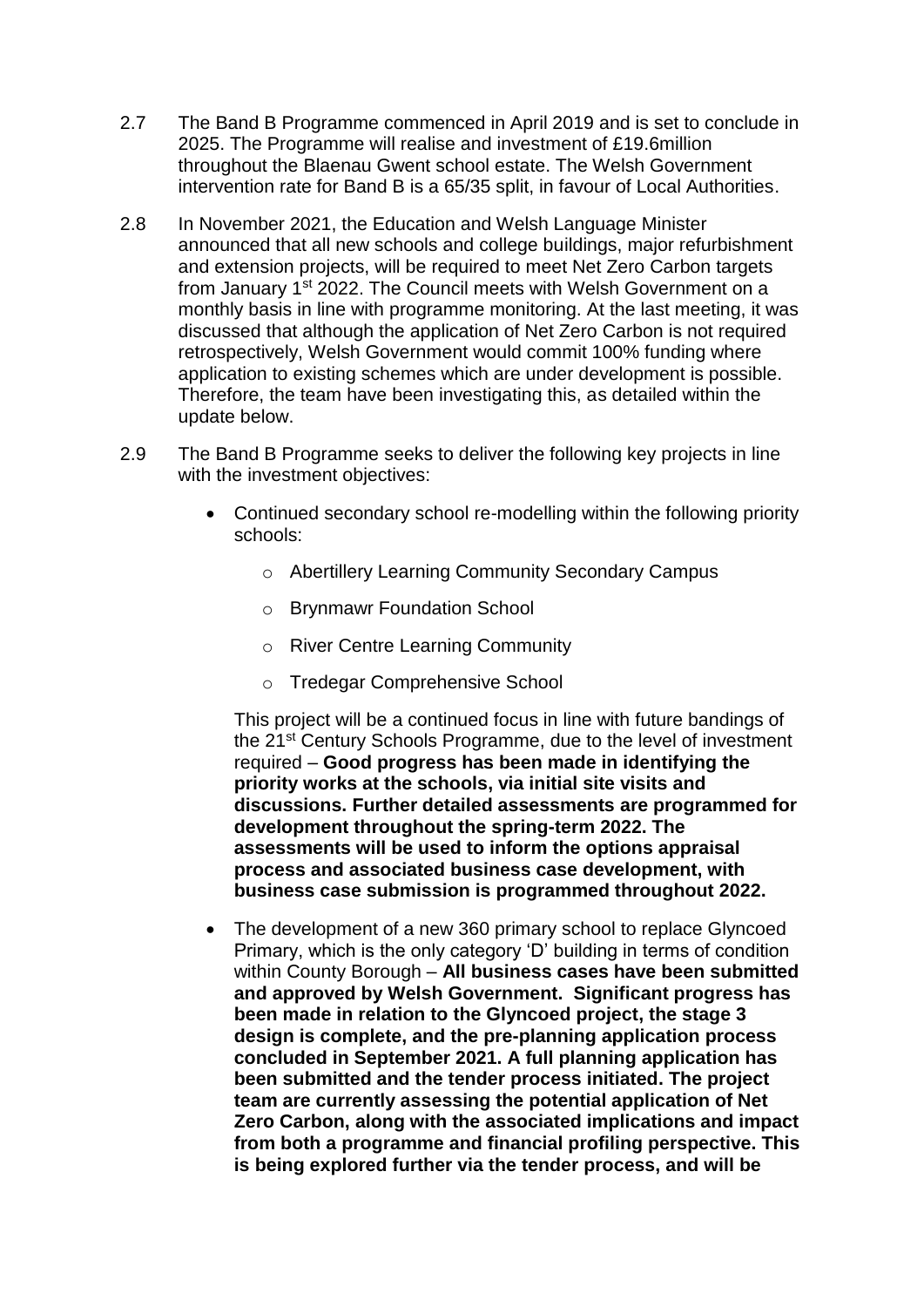**progressed accordingly in line with contractor appointment. Finally, a pick-up and drop-off area has been developed off Allotment Road, with the aim of easing congestion and improving access to the site. The scheme was taken forward via the Highways Department, Education and Community Services, in line with feedback resulting from the Pre-Application Consultation process.**

- Primary School remodelling within the Ebbw Fawr Valley consisting of Beaufort Hill, Cwm and Rhos y Fedwen Primary Schools – **All business cases have been submitted and approved by Welsh Government. The Rhos y Fedwen Primary remodelling project brief has been developed and agreed. Planning applications and tender documents are currently under development. We aim to submit relevant planning applications in the Spring 2022, and initiate the tender process during the Summer period 2022.**
- Remodelling of Ysgol Gymraeg Bro Helyg to address ongoing condition and suitability issues – **The business case has been submitted and approved by Welsh Government. The internal works commenced at the end of the Summer period 2021, and are nearing completion. We plan to re-initiate the tender process in January 2022, to secure a provider to undertake the external works. The project is on track for completion during the Spring 2022.**
- 2.10 In addition to the Band B funding envelope, Blaenau Gwent Council received confirmation in October 2018, that they were successful in securing £6 million from the Welsh-medium capital grant, along with £200,000 from the Capital Childcare Grant. The grants were awarded in line with the proposal to create a new 210 place Welsh-medium primary school and associated childcare facility in the Tredegar/ Sirhowy valley – **Design work has commenced and the project development phase is progressing well, along with tender document preparation. The project team aim to submit the pre-planning application at the end of January 2022, and initiate the tender process during the Spring 2022. Welsh Government have agreed the latest cost profile in principle – subject to Ministerial sign off. The latest cost profile has increased due to COVID, market forces, design development associated with site constraints, along with additional information which emerged as a result of the site investigation process. In addition, Education have engaged Welsh Government who have stated that they would provide 100% additional funding in order to deliver a Net Zero Carbon school.**
- 2.11 The delivery programme/timeline has and continues to be subject to regular review. The financial profile has also undergone review in discussion with Welsh Government, with the latest profile having been submitted in December 2021 (Please refer to **Appendix 3(a)** for the overarching delivery programme/timeline and **Appendix 3(b)** for the funding forecast).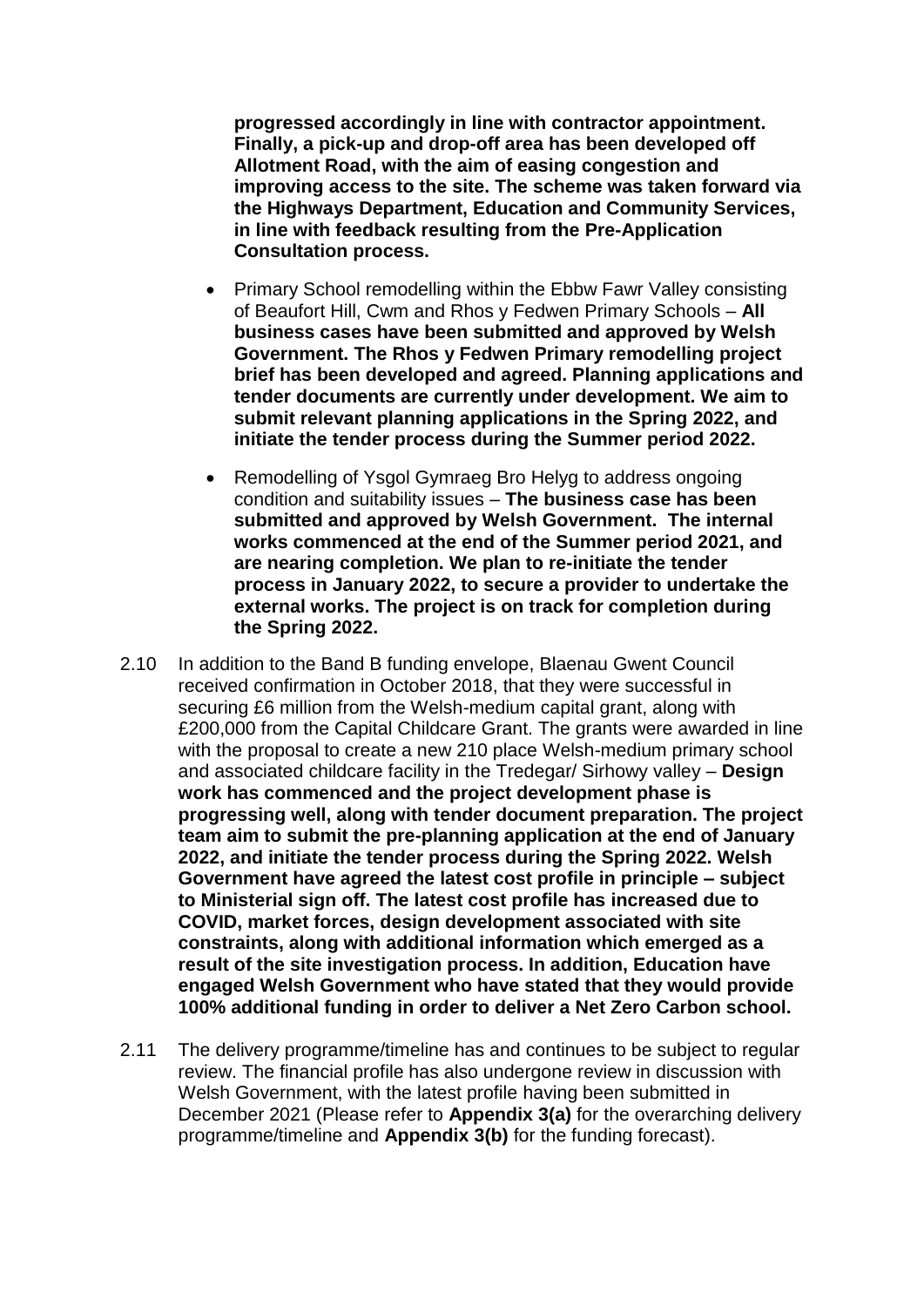## 3. **Options for Recommendation**

3.1 This report was supported by the Education and Learning Scrutiny Committee on 1st February 2022.

**Option 1:** The Executive Committee accepts the report. **Option 2:** The Executive Committee does not accept the report and provides comments relating to improvements that can be made.

## 4. **Evidence of how does this topic supports the achievement of the Corporate Plan / Statutory Responsibilities / Blaenau Gwent Wellbeing Plan**

There is a statutory requirement upon the Council to deliver the Band B Programme in line with the Welsh Government's School Organisation Code (2018). Education is a strategic priority within the Council's Corporate Plan and the Blaenau Gwent Wellbeing Plan, of which 21st Century Schools is an essential component in securing: improved access to education, education facilities (including condition and suitability), provision and standards throughout the school estate. The 21<sup>st</sup> Century Schools Programme is a key element in responding to the Council's wellbeing goals for all learners, particularly learners with Additional Learning Needs.

## 5. **Implications Against Each Option**

## 5.1 **Impact on Budget (short and long term impact)**

There are no new or additional budgetary implications for the Council. The financial profile was last reviewed and submitted to Welsh Government in December 2021. The total programme cost currently stands at £19.6million, with the Council's 35% contribution being £6.86million which has been secured and approved via the Council's Capital Programme.

In addition, the Welsh Medium Project which has received 100% funding from Welsh Government is currently estimated to be £8.2million. Discussions have taken place with Welsh Government, who have approved the cost increase on an 'in principle' basis, subject to Ministerial approval. Ongoing detailed cost review processes are in place, to support effective financial management of the project. The programme is currently on profile, with regular reviews taking place with all relevant representatives on a monthly basis.

## 5.2 **Risk including Mitigating Actions**

Raising educational standards is a strategic risk on the Corporate Risk Register (CRR). The 21st Century Schools Programme proposals presented within this report will contribute to mitigating this risk. Moreover, there are robust risk management arrangements in place for the 21<sup>st</sup> Century Schools Programme, with identified risks regularly monitored reported and escalated via the 21<sup>st</sup> Century Schools Programme Board.

The high-level risks associated with programme delivery at present, include: the impact of the COVID-19 pandemic along with financial, resourcing and programming implications. Project Groups have been established for all live projects monitoring development, delivery and associated requirements.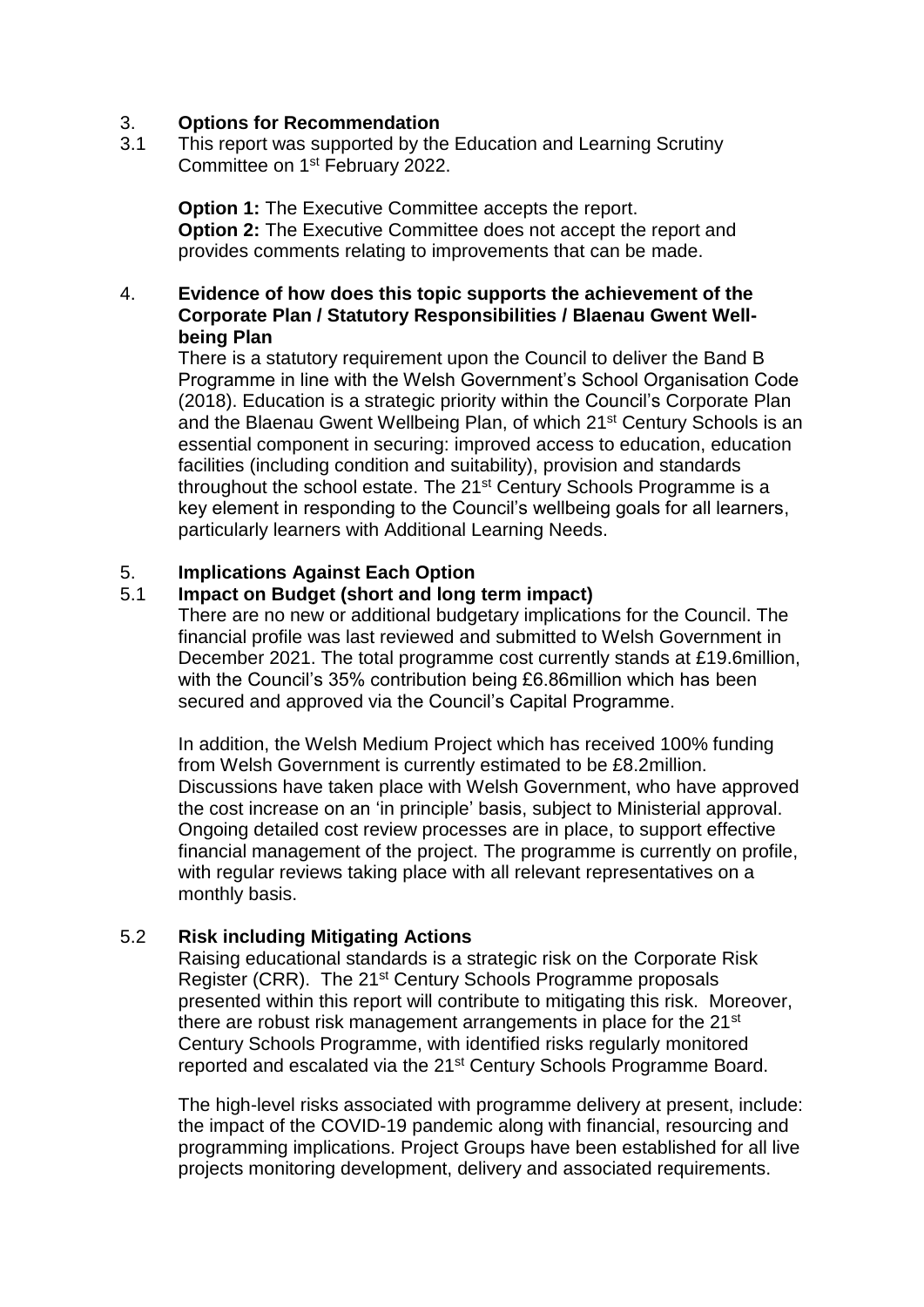Programme Board are monitoring programme delivery, with core project team (Education, Finance and Community Services) monitoring and reviewing programme resourcing, progress, timelines and financial profiles on a monthly basis. 2 business cases have been approved to date, with the remainder on track for submission as programmed. Monthly meetings continue to take place with Welsh Government, in order to review and consider the financial profile and delivery programme.

## 5.3 **Legal**

There are no direct legal implications associated with this report, other than the requirement for the Local Authority to follow the statutory processes set out within the Welsh Government School Organisation Code.

# 5.4 **Human Resources**

There are no direct human resource implications associated with the report, staffing and other resources have been secured in line with programme delivery, and contingencies built-in. Resourcing is subject to regular review at both a programme and project level, with transition plans established to oversee school organisation priorities (including OD/HR).

# 6. **Supporting Evidence**

## 6.1 **Performance Information and Data**

Band B projects are currently on profile and programme. To date the following outcomes have been achieved:

- All 4 projects have been delivered, securing successful conclusion of the Band A Programme, on programme and profile.
- The Band A programme has been subject to internal review and evaluation, internal audit, along with 4 external Gateway Reviews. The latter demonstrates excellent progress and strong programme/ project management arrangements are in place. Learning from the Band B Programme has been used to inform Band B development and implementation.
- Welsh Government have approved all Business Case submissions to date in line with delivery of the Band B Programme.

## 6.2 **Expected outcome for the public**

The 21<sup>st</sup> Century Schools Programme will contribute to raising the standard of education throughout the school estate, promoting pupil and staff wellbeing and attainment, whilst ensuring fit for purpose teaching and learning environments.

# 6.3 **Involvement (consultation, engagement, participation)**

The 21<sup>st</sup> Century Schools Programme contributes heavily to the strategic direction for the school estate across the County Borough. The 21<sup>st</sup> Century Schools Programme Board has representation from across all services within the Council. There are also statutory requirements to involve stakeholders in school organisation proposals linked to the WG's School Organisation Code (2018).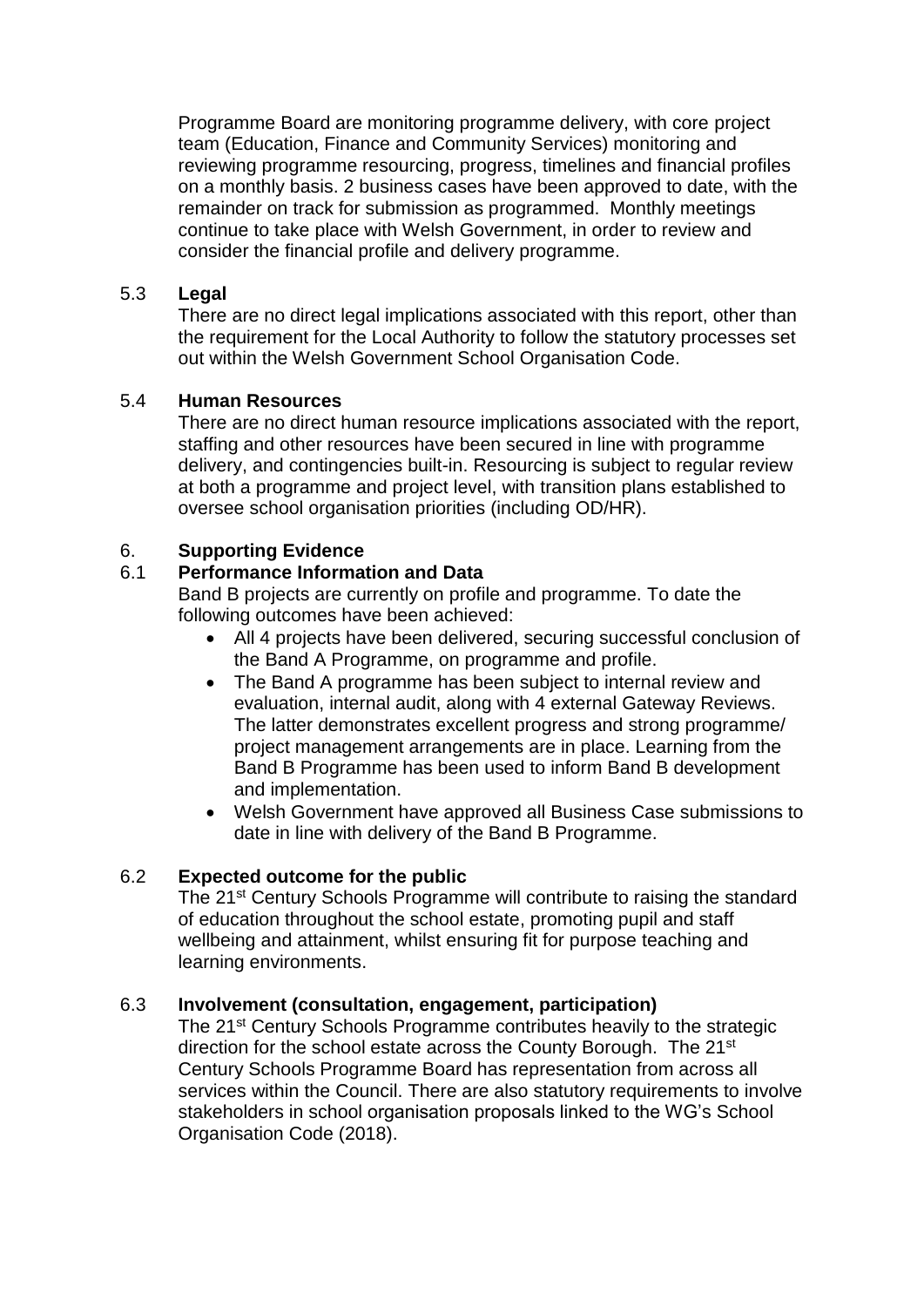# 6.4 **Thinking for the Long term (forward planning)**

The 21<sup>st</sup> Century Schools Programme is a long-term investment programme that at present, spans the period 2014 to 2034. The Band B element covers the period 2019 to 2025. The Programme takes account of facilities management and asset condition and suitability, along with key strategic and policy developments, at both a local and national level.

#### 6.5 **Preventative focus**

The 21<sup>st</sup> Century Schools Programme will take a preventative approach in line with the needs of school staff and learners, placing an emphasis on delivering a school estate that is fit for purpose and contributes to raising educational standards, which is a Council priority.

## 6.6 **Collaboration / partnership working**

The Vision for Education is based upon a school led, self-improving, collaborative approach. The 21<sup>st</sup> Century Schools Programme plays a fundamental part in improving partnership arrangements with the schools and their respective communities e.g. the community focussed school's agenda. In addition, the programme itself is delivered via a team officers from across all Council directorates, along with external partners such as the Shared Resource Service Wales and contractors.

## 6.7 **Integration (across service areas)**

The project is being progressed and managed by a multi-disciplinary team with dedicated officers from key services.

## 6.8 **Decarbonisation and Reducing Carbon Emissions**

All capital schemes and associated remodelling projects undertaken within schools, seek to contribute to CO2 carbon reduction and decarbonisation. Prior to design development, the project team establish key targets, with evidence provided via BREEAM trackers, benefits realisation plans, closure reports and other relevant project management documentation. The Council are committed to ensuring that all new schools and college buildings, major refurbishment and extension projects meet Net Zero Carbon targets from January 1<sup>st</sup> 2022. Although the application of Net Zero Carbon is not required retrospectively, Welsh Government has confirmed that they will look to commit 100% funding where the application to existing schemes under development is possible.

## 6.9a **Socio Economic Duty Impact Assessment**

The Band B Programme was created prior to the socio-economic duty commencing. However, the impact of each project will be considered.

## 6.9b. **Equality Impact Assessment**

An Equality Impact Screening Assessment (EQIA) has been completed, which determined that there is no negative impact upon the protected characteristics.